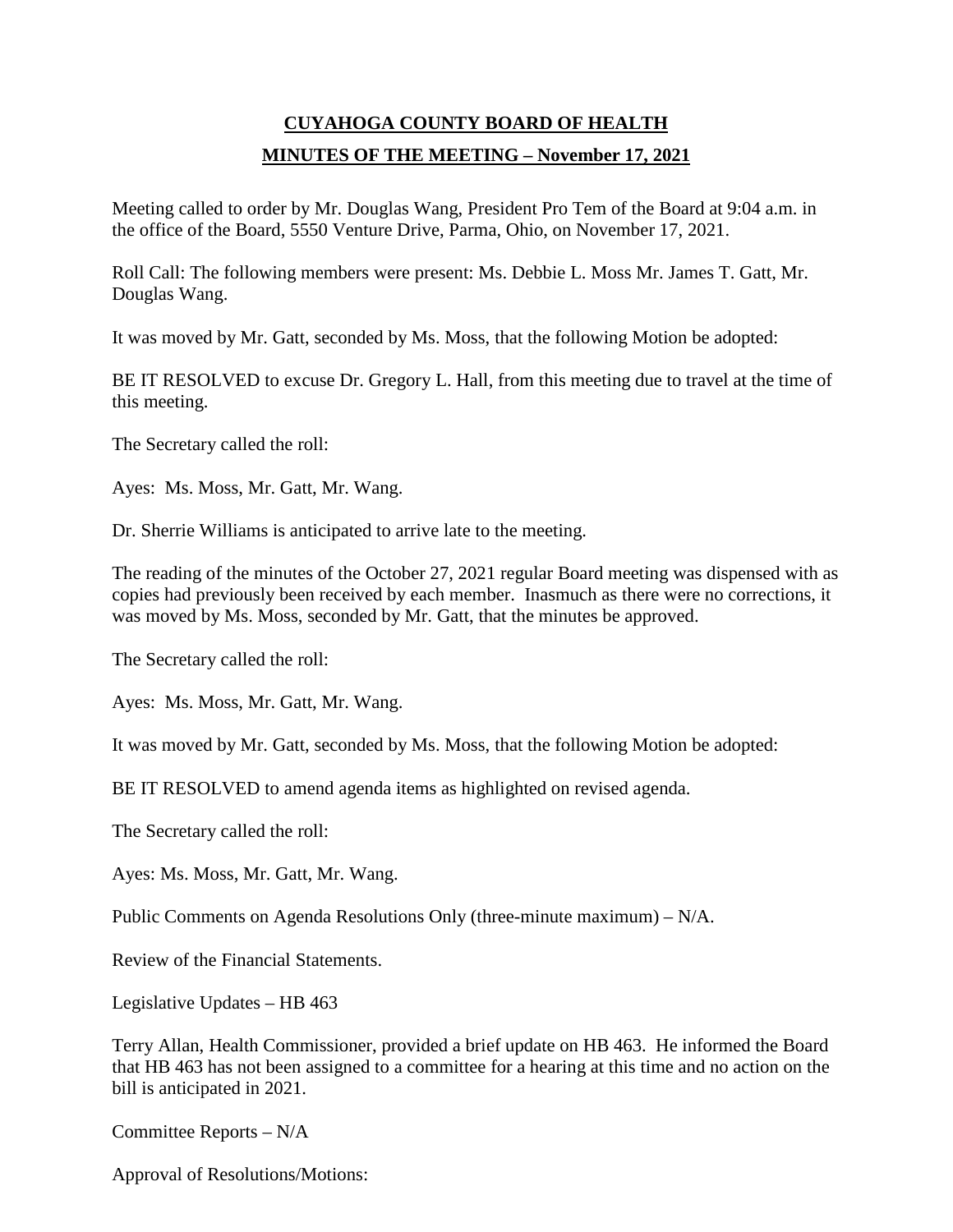# **REGULAR ACTIONS OF THE BOARD:**

It was moved by Mr. Gatt, seconded by Ms. Moss, that the following RESOLUTION (2021-150) be adopted:

BE IT RESOLVED to authorize the Health Commissioner to enter into and execute a contract with the Northeast Ohio Regional Sewer District (NEORSD) to provide Phase II Stormwater services to communities that are entirely or partially within the NEORSD Regional Stormwater Management Program area from January 1, 2022 through December 31, 2025 in the amount of \$1,301,879.00.

The Secretary called the roll:

Ayes: Ms. Moss, Mr. Gatt, Mr. Wang.

It was moved by Ms. Moss, seconded by Mr. Wang, that the following RESOLUTION (2021- 151) be adopted:

BE IT RESOLVED to authorize the Health Commissioner to enter into and execute a contract with the Cuyahoga County Solid Waste Management District to provide a regulatory enforcement program throughout the health district from January 1, 2022 through December 31, 2024 in the amount of \$480,000.00.

The Secretary called the roll:

Ayes: Ms. Moss, Mr. Gatt, Mr. Wang.

It was moved by Ms. Moss, seconded by Mr. Wang, that the following RESOLUTION (2021- 152) be adopted:

BE IT RESOLVED to authorize the Health Commissioner to accept the 2022 Creating Healthy Communities grant from the Ohio Department of Health from January 1, 2022 through December 31, 2022 in the amount of \$125,000.00.

The Secretary called the roll:

Ayes: Ms. Moss, Mr. Gatt, Mr. Wang.

It was moved by Mr. Gatt, seconded by Mr. Wang, that the following RESOLUTION (2021- 153) be adopted:

BE IT RESOLVED to authorize the Health Commissioner to accept the 2021/2022 Racial and Ethnic Approaches to Community Health grant from the Centers for Disease Control and Prevention from September 30, 2021 through September 29, 2022 in the amount of \$792,000.00.

The Secretary called the roll:

Ayes: Ms. Moss, Mr. Gatt, Mr. Wang.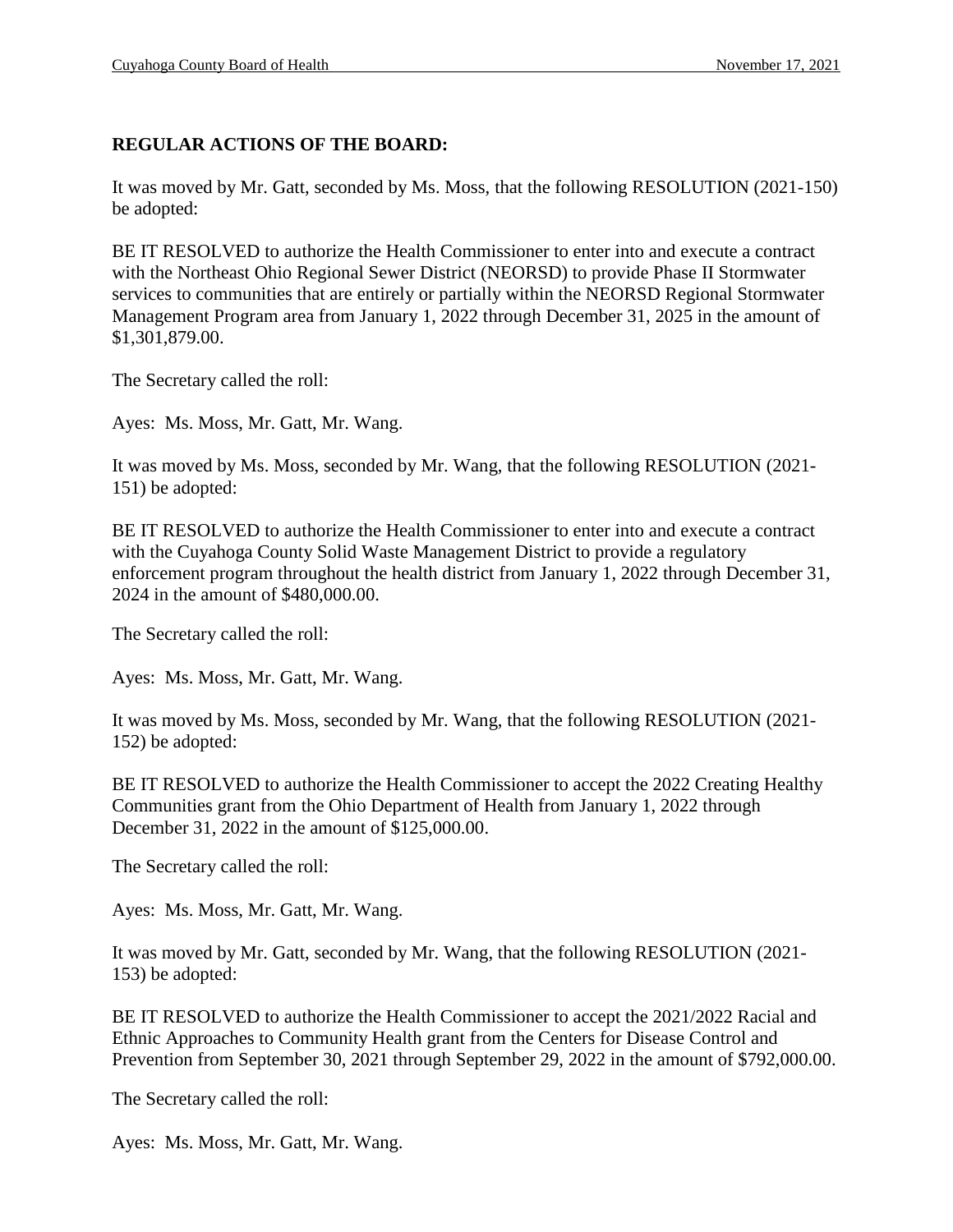It was moved by Ms. Moss, seconded by Mr. Wang, that the following RESOLUTION (2021- 154) be adopted:

BE IT RESOLVED to authorize the Health Commissioner to enter into and execute a contract with the Ohio Department of Agriculture to administer the 2021/2023 Specialty Crop Block grant from September 30, 2021 through September 30, 2023 in the amount of \$55,000.00.

The Secretary called the roll:

Ayes: Ms. Moss, Mr. Gatt, Mr. Wang.

It was moved by Mr. Gatt, seconded by Ms. Moss, that the following RESOLUTION (2021-155) be adopted:

BE IT RESOLVED to authorize the Health Commissioner to enter into and execute a contract with Birthing Beautiful Communities under the Maternal and Child Health grant from October 1, 2021 through September 30, 2022 in an amount not to exceed \$66,000.00.

The Secretary called the roll:

Ayes: Ms. Moss, Mr. Gatt, Mr. Wang.

It was moved by Mr. Wang, seconded by Ms. Moss, that the following RESOLUTION (2021- 156) be adopted:

BE IT RESOLVED to authorize the Health Commissioner to cancel an existing contract with the Cleveland Clinic Foundation under the 2021 HIV/STI Prevention grants effective November 10, 2021 (Resolution 2021-9).

The Secretary called the roll:

Ayes: Ms. Moss, Mr. Gatt, Mr. Wang.

It was moved by Mr. Gatt, seconded by Ms. Moss, that the following RESOLUTION (2021-157) be adopted:

BE IT RESOLVED to authorize payment for the contract and/or order with the following vendors:

| Vendor                    | Amount      | Date     | Purpose                   |
|---------------------------|-------------|----------|---------------------------|
| Weston Hurd               | \$8,635.00  | 09/01/21 | <b>Outside Counsel</b>    |
| Intentional Content, Inc. | \$20,000.00 | 07/01/21 | VE21 Mini-grant recipient |

The Secretary called the roll:

Ayes: Ms. Moss, Mr. Gatt, Mr. Wang.

It was moved by Ms. Moss, seconded by Mr. Wang, that the following RESOLUTION (2021- 158) be adopted: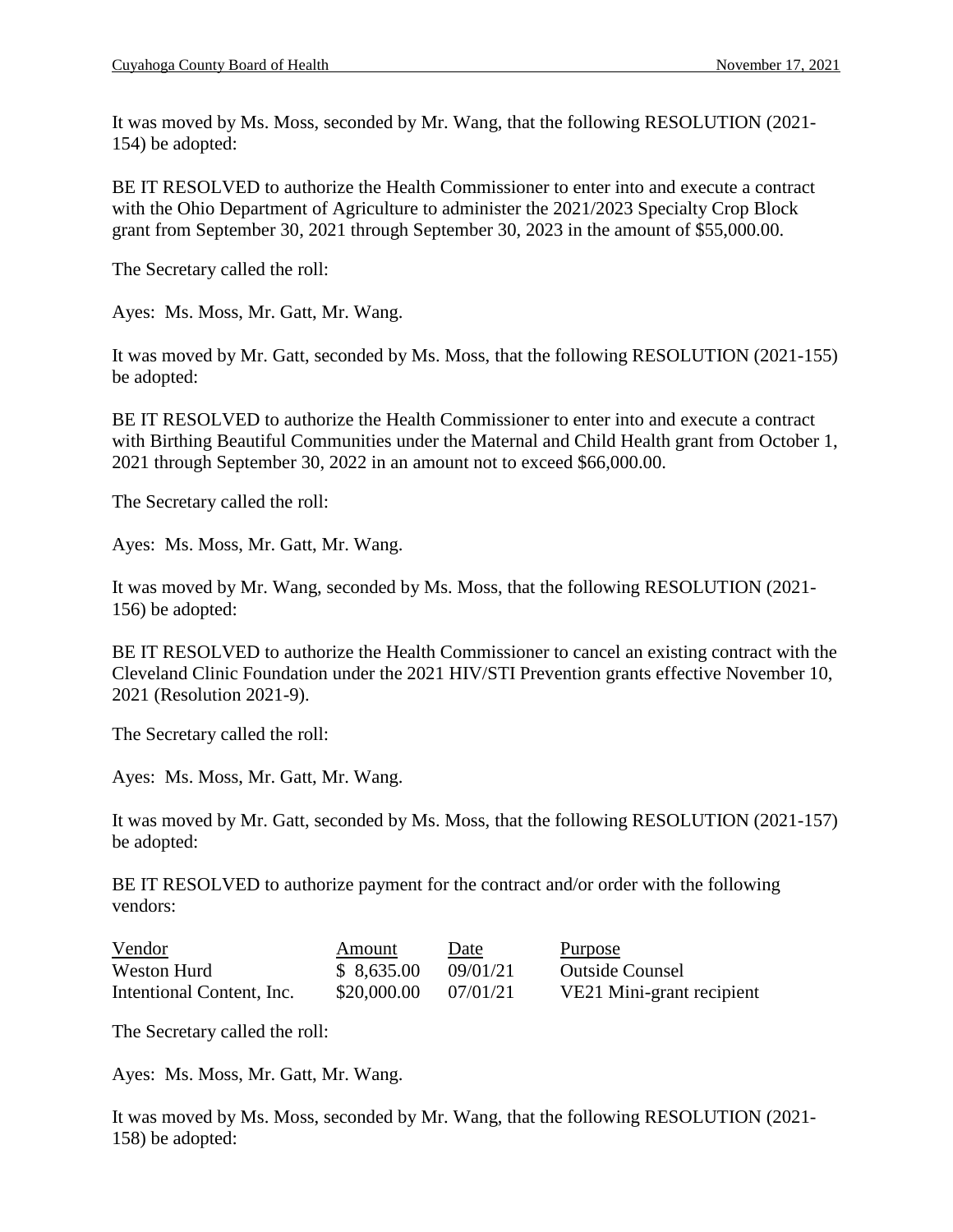BE IT RESOLVED to revise the CCBH Healthcare Flexible Spending Account (FSA) annual maximum employee contribution amount for health care from \$2,750.00 to \$2,850.00 and to increase the maximum carryover amounts from \$550.00 to \$570.00 effective January 1, 2022.

The Secretary called the roll:

Ayes: Ms. Moss, Mr. Gatt, Mr. Wang.

# **BOARD ORDERS, RULES, FEES OR REGULATIONS**

### **FIRST READING:**

None

### **SECOND READING:**

RESOLUTION (2021-145) To amend the Cuyahoga County Board of Health's Food Protection Program Fees pursuant to the Ohio Revised Code Sections 3717.25 and 3717.45 effective January 3, 2022 (First Reading-October 27, 2021, Second Reading-November 17, 2021).

# **THIRD READING:**

None

It was moved by Mr. Gatt, seconded by Ms. Moss, that the following RESOLUTION (2021-159) be adopted:

BE IT RESOLVED that approval be given of the Consent Agenda as set forth in the attached schedules:

| Schedule A | <b>Appropriation Measures.</b>                 |
|------------|------------------------------------------------|
| Schedule B | Cash Transfers.                                |
| Schedule C | Routine Personnel Actions.                     |
| Schedule D | Employee Training and Travel Expenses.         |
| Schedule E | Approval of Vouchers. (Available upon request) |
| Schedule F | CRC Report and Other Contracts.                |
|            |                                                |

The Secretary called the roll:

Ayes: Ms. Moss, Mr. Gatt, Mr. Wang.

Break – 9:45 a.m. – 9:50 a.m.

Following the break, Mr. Allan asked that the Board consider Resolution 2021-160 prior to the Health Commissioner's Report.

It was moved by Mr. Gatt, seconded by Ms. Moss, that the following RESOLUTION (2021-160) be adopted: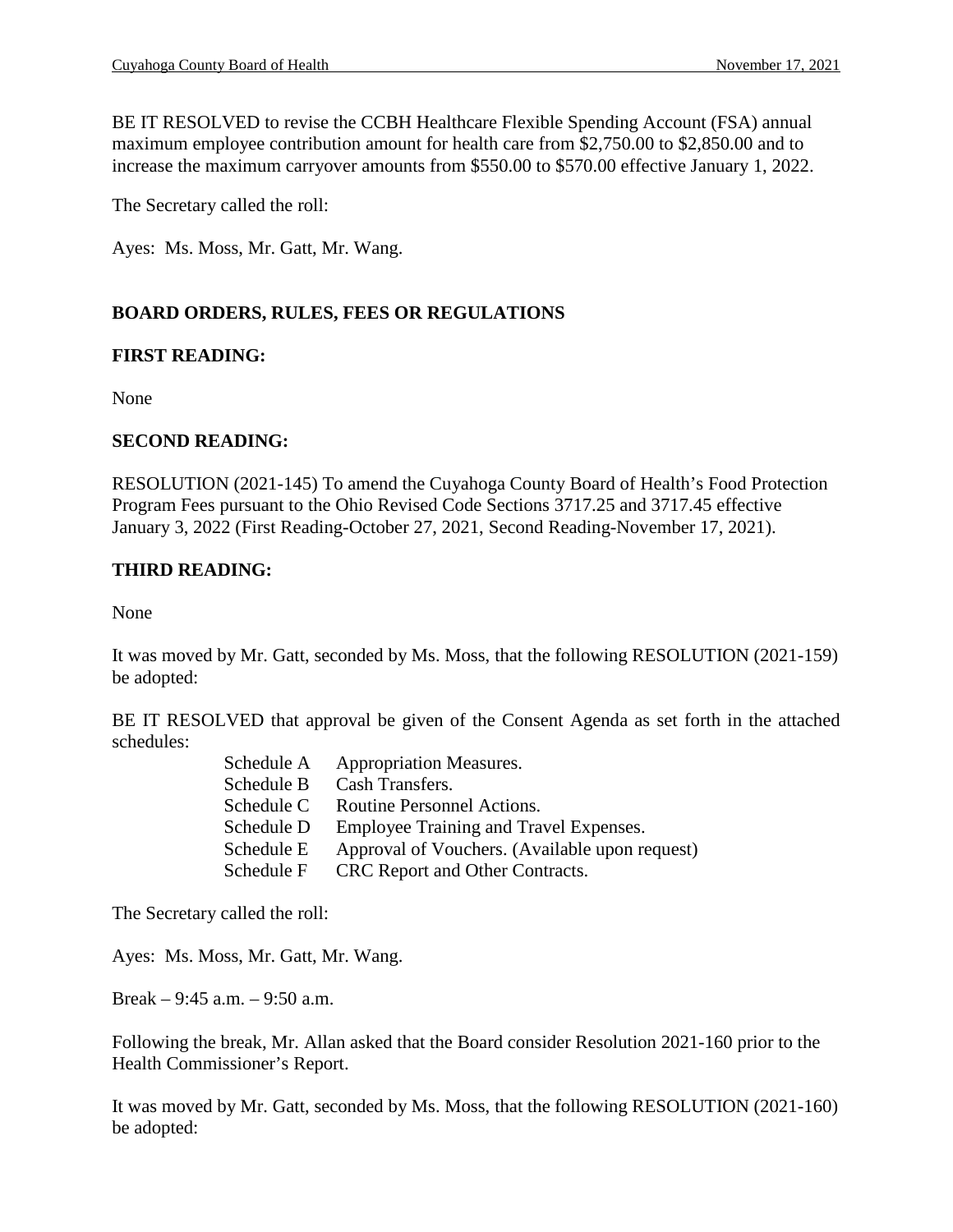BE IT RESOLVED to honor the life of Cynthia Howell Miller and her years of dedicated public health service to the residents of Cuyahoga County.

The Secretary called the roll:

Ayes: Ms. Moss, Mr. Gatt, Mr. Wang.

Health Commissioner's Report – (9:57 a.m. – 11:06 a.m.) (1) Medical Director Update (9:58 a.m. – 10:20 a.m.) (2) Feed Our Future Program Update (10:20 a.m. – 10:50 a.m.) (3) COVID-19 Response Update (10:50 a.m. – 11:06 a.m.)

Public and Staff Comments (three-minute maximum) – N/A.

It was moved by Ms. Moss, seconded by Mr. Wang, that pursuant to Resolution 1993-43 and O.R.C. Sec 121.22 the Board Adjourn to Executive Session to discuss personnel issues.

The Secretary called the roll:

Ayes: Ms. Moss, Mr. Gatt, Mr. Wang.

Executive Session began at 11:12 a.m.

Executive Session ended at 11:55 a.m.

Miscellaneous Business – N/A

It was moved by Ms. Moss, seconded by Mr. Wang, that the following Motion be adopted:

BE IT RESOLVED to excuse Dr. Sherrie Williams, from this meeting due to a work conflict at the time of this meeting.

The Secretary called the roll:

Ayes: Ms. Moss, Mr. Gatt, Mr. Wang.

Thereupon, it was moved by Mr. Wang, seconded by Ms. Moss, that the following Motion be adopted:

BE IT RESOLVED that the meeting be adjourned at 11:55 a.m.

The Secretary called the roll:

Ayes: Ms. Moss, Mr. Gatt, Mr. Wang.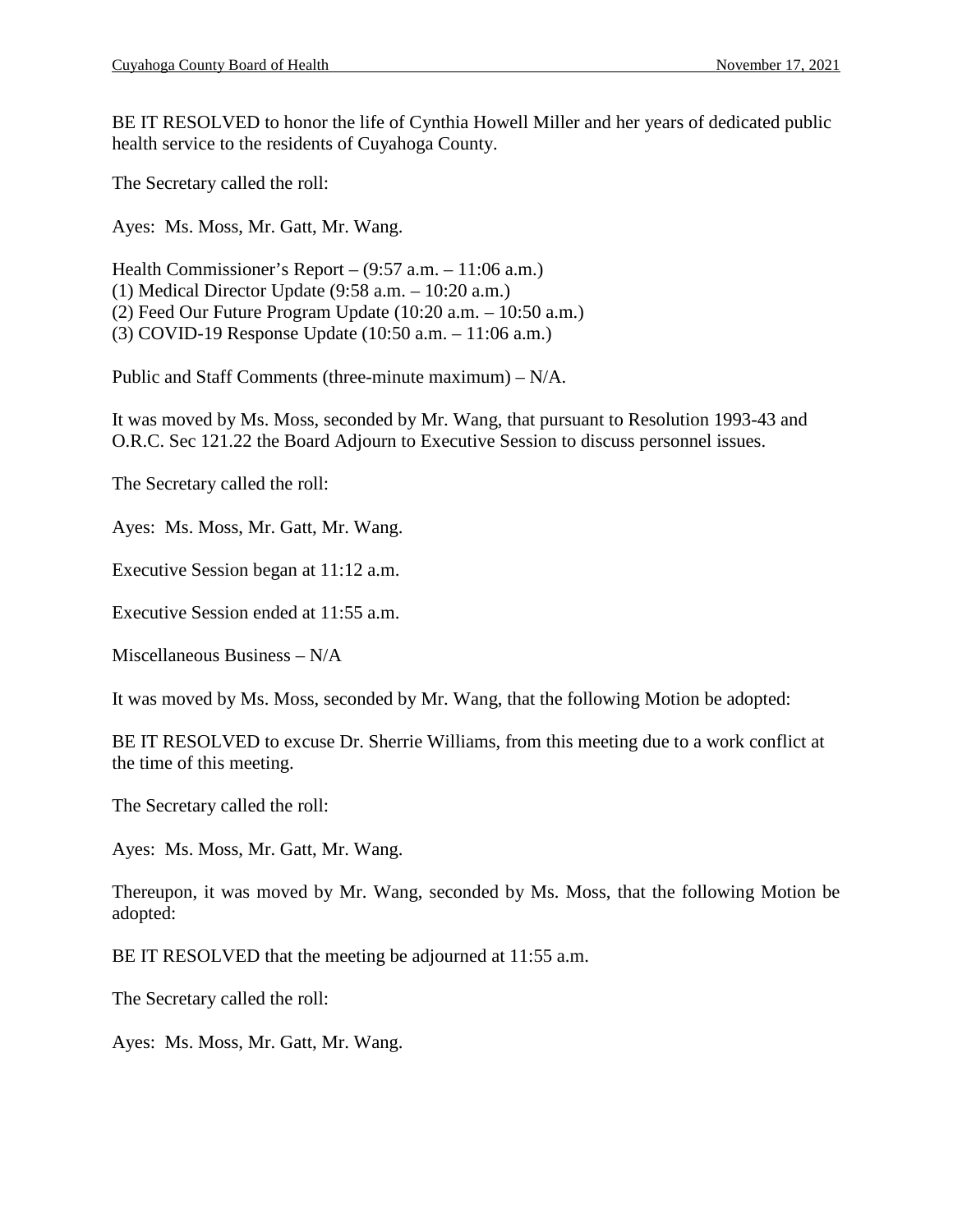# **SCHEDULE A APPROPRIATION MEASURES**

- 1. Establish Budgets
	- A. Establish a budget for the 2022 Creating Healthy Communities (CHC) grant in the amount of \$125,000.00 (ref. enclosed).
	- B. Establish a budget for the 2021/2022 Racial and Ethnic Approaches to Community Health (REACH) grant in the amount of \$792,000.00 (ref. enclosed).
- 2. Budget Revisions
	- A. Budget revision in the 2020 Aquatic Health & Safety Pilot grant to reduce the budget by \$187.50 (ref. enclosed).
	- B. Budget Revision in the 2021/2022 Ryan White Part A Program grant to redistribute \$74,438.59 (ref. enclosed).
	- C. Budget Revision in the 2021 HIV Prevention grant to redistribute \$59,442.21 (ref. enclosed).
	- D. Budget revision in the 2020/2021 Newborn Home Visiting grant to redistribute \$21,979.48 (ref. enclosed).
	- E. Budget revision in the 2020/2021 Cribs For Kids (C4K) to redistribute \$5,914.09 (ref. enclosed).
	- F. Budget revision in the 2020/2021 Child Fatality Review (CFR) grant to decrease the budget by \$7,538.02 (ref. enclosed).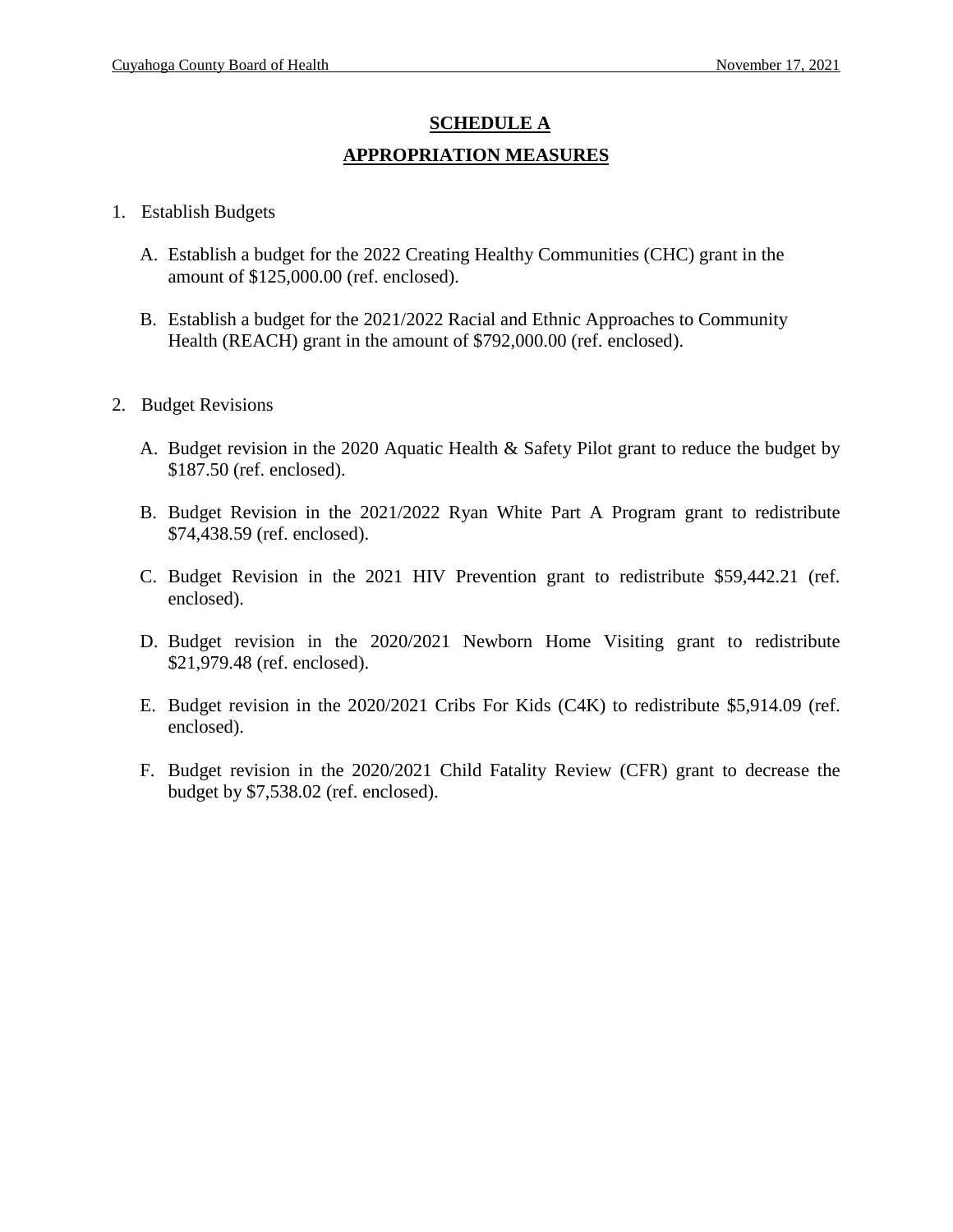# **SCHEDULE B CASH TRANSFERS**

1. Operating Transfers

None

2. Residual Equity Transfers

None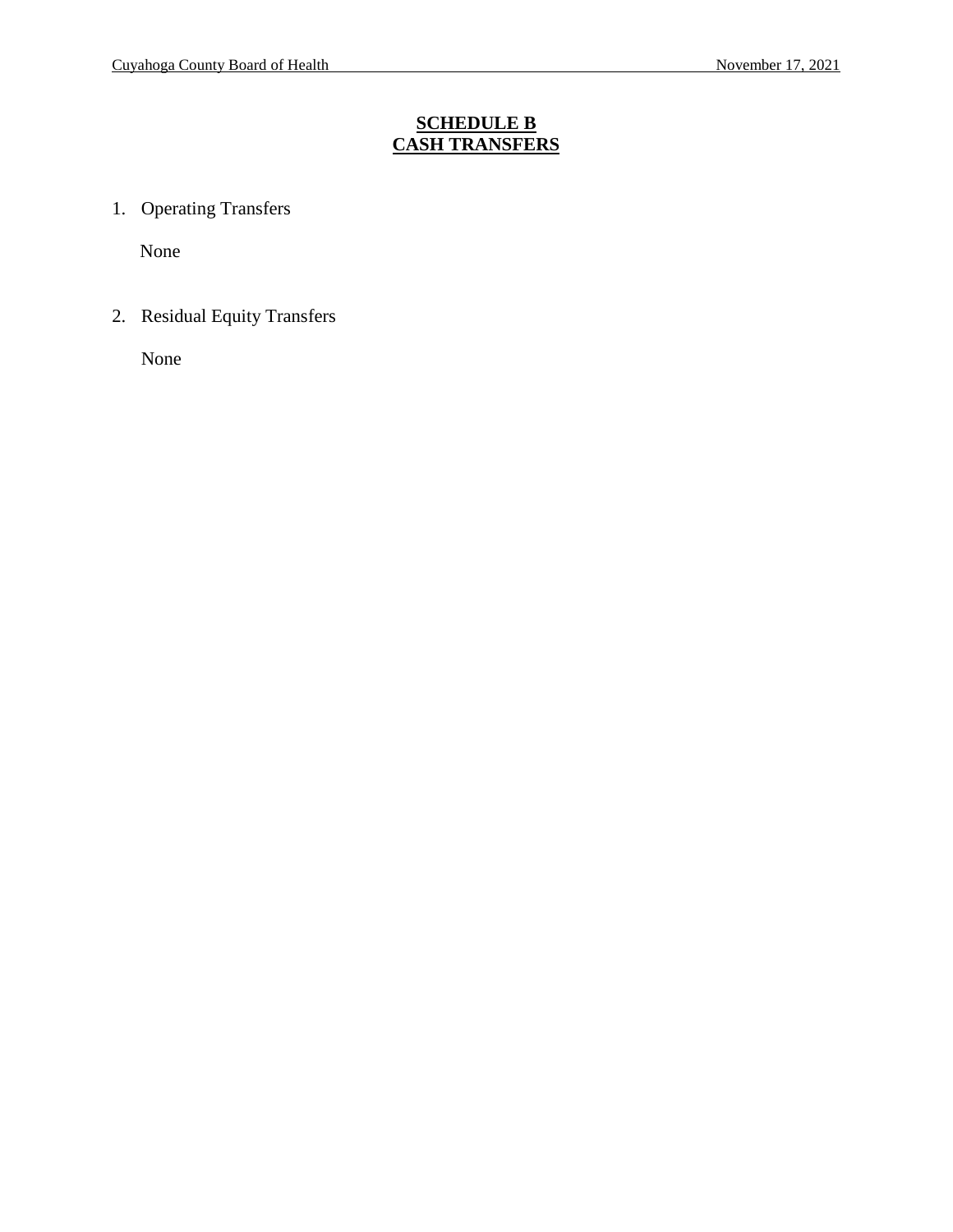### **SCHEDULE C ROUTINE PERSONNEL ACTIONS**

Unless otherwise specifically indicated, said appointments shall be effective as of the beginning of the next pay period following completion and satisfaction of any post offer requirements and signature as determined by the Director of Organizational Development.

Appointment(s):

A. TBD, General Counsel, Grade H, \$83,194.00 annually.

Resignation(s):

- A. Hannah Morgan, Administrative Assistant, effective October 8, 2021.
- B. Hunter Blessing, Sanitarian in Training, effective November 5, 2021.
- C. Sarae Johnson, Grant Coordinator, effective November 5, 2021.
- D. La'Tosha Glover, Human Resources Generalist, effective November 12, 2021.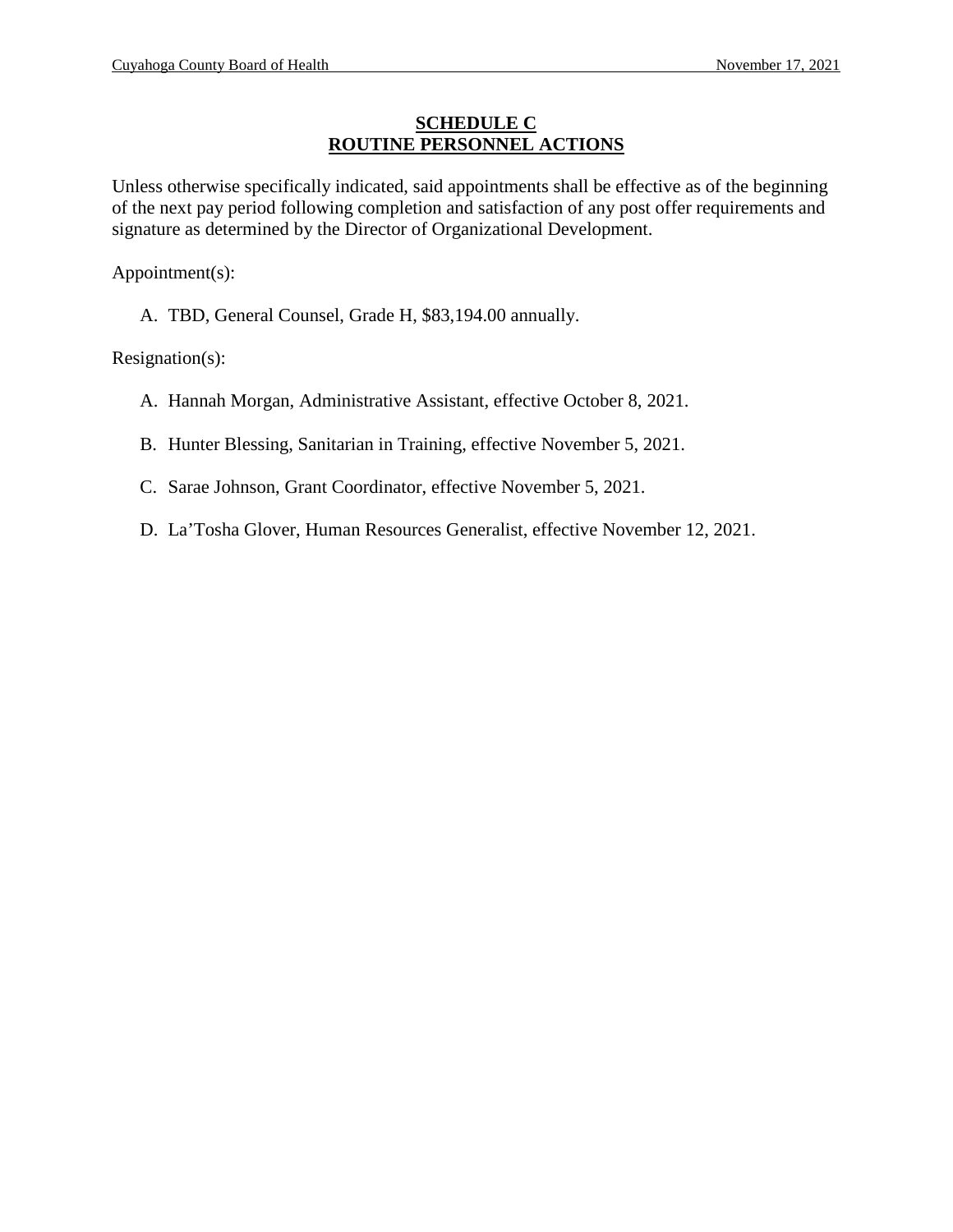# **SCHEDULE D EMPLOYEE TRAINING AND TRAVEL EXPENSES**

**Administration** 

None

Environmental Public Health

None

Epidemiology, Surveillance and Informatics

None

Prevention and Wellness

None

\*Professional education under ONA contract.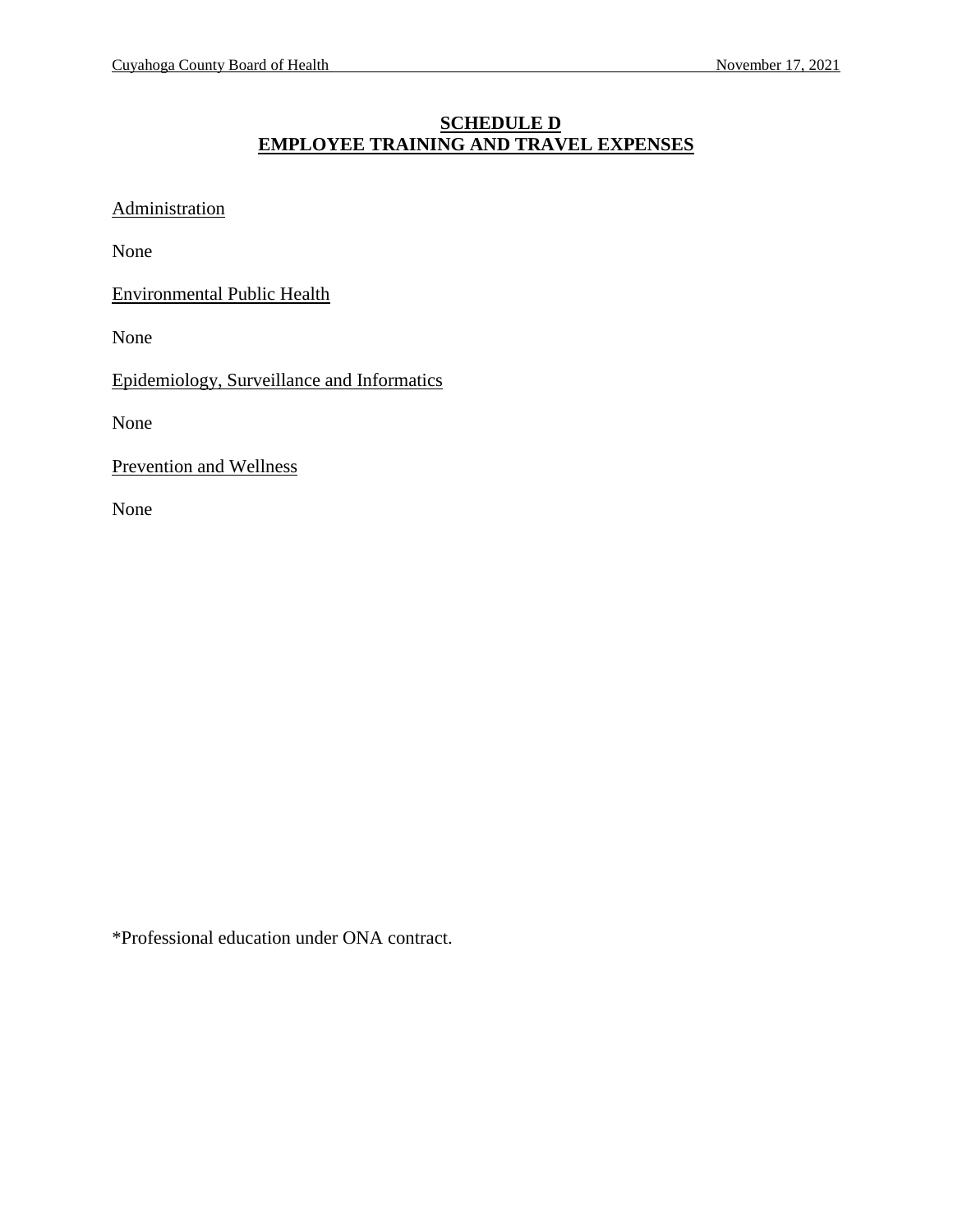#### **SCHEDULE F CRC REPORT AND OTHER CONTRACTS**

#### A. CRC Report

1. November 2, 2021 Meeting (ref. enclosed):

#### Tabled Items

CRC 2021-64: Contract - Paramount Insurance Company

No Exchange of Funds

CRC 2021-104: Addendum - Cuyahoga County Department of Development - to extend the end of the contract period from September 3, 2021 to December 26, 2021

#### Contract Authorizations

CRC 2021-105: American Builders & Applicators - \$20,475.00

CRC 2021-106: Paragon CMS - \$16,370.00

CRC 2021-107: ZScape Horticulture, LLC - at the following rates for basic services (additional services are provided as needed per the prices outlined within the contract):

| Basic Landscaping Services \$5,040.00 per year |                            |  |
|------------------------------------------------|----------------------------|--|
| Plowing - Lot                                  | $$200.00$ per occurrence   |  |
| $De-icing - Lot$                               | \$150.00 per occurrence    |  |
| Plowing – Sidewalks                            | 40.00 per occurrence<br>S. |  |
| $De-icing-Sidewalks$                           | 40.00 per occurrence<br>S. |  |

CRC 2021-110: TNT Construction Company - \$5,700.00

Contract Approvals

CRC 2021-108: Davey Resource Group - \$4,200.00

Revenue Generating Agreements up to \$25,000.00

| CRC 2021-109: Phase II Stormwater |             |
|-----------------------------------|-------------|
| City of Broadview Heights         | \$4,476.00  |
| City of Lakewood                  | \$8,950.00  |
| <b>City of North Olmsted</b>      | \$11,188.00 |

Contract Rescissions

CRC 2021-73: Green Home Solutions - \$4,700.00

B. Other Contracts